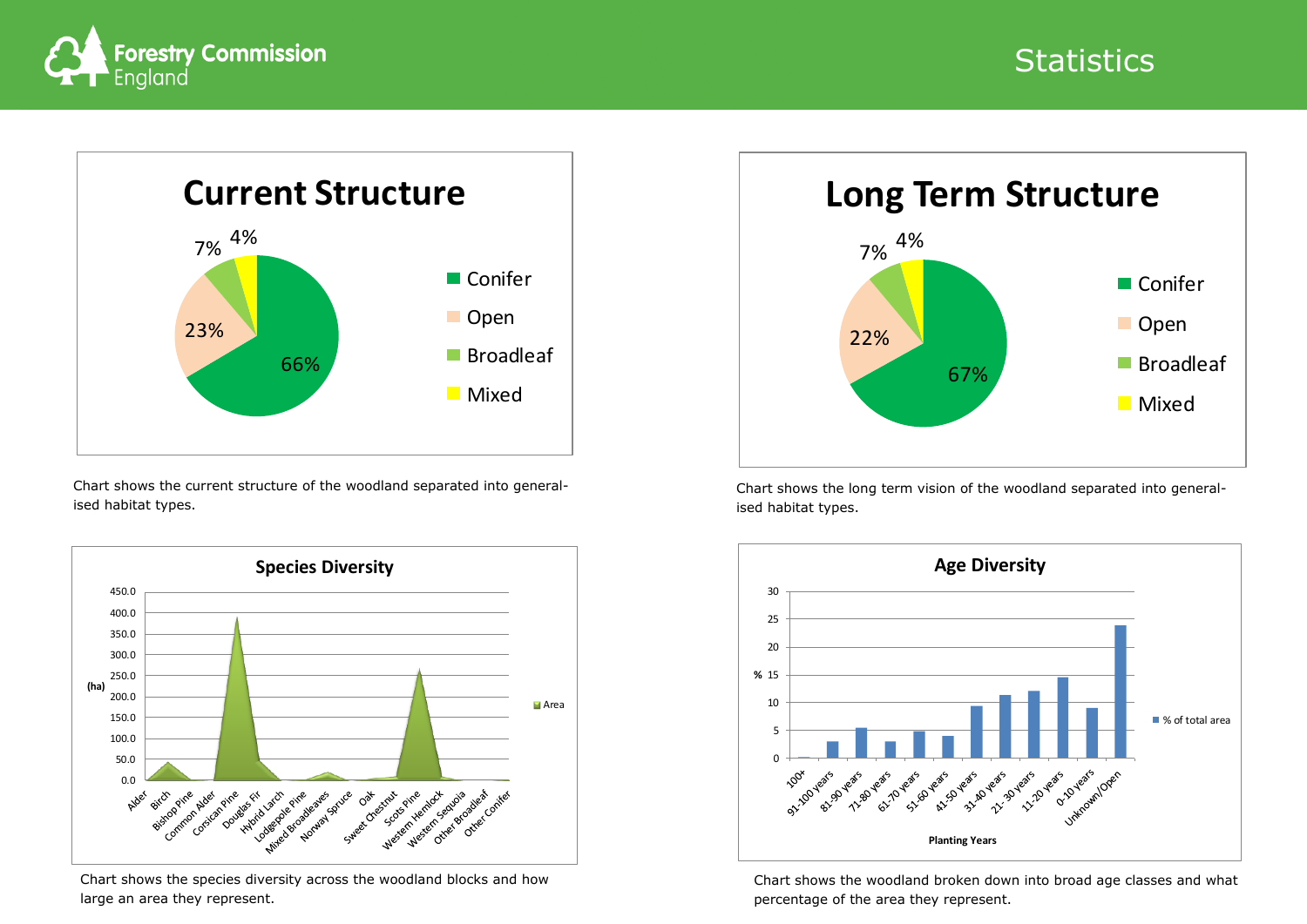Chart shows an indicative description of how habitat will be created over time during the plan period following management interventions.

Suitable ground nesting bird habitat can be shown in the areas of permanent open space and woodland up to 5 years of age.



Chart shows an indicative description of the quantity of timber that will be harvested over the plan periods.

# **Statistics**



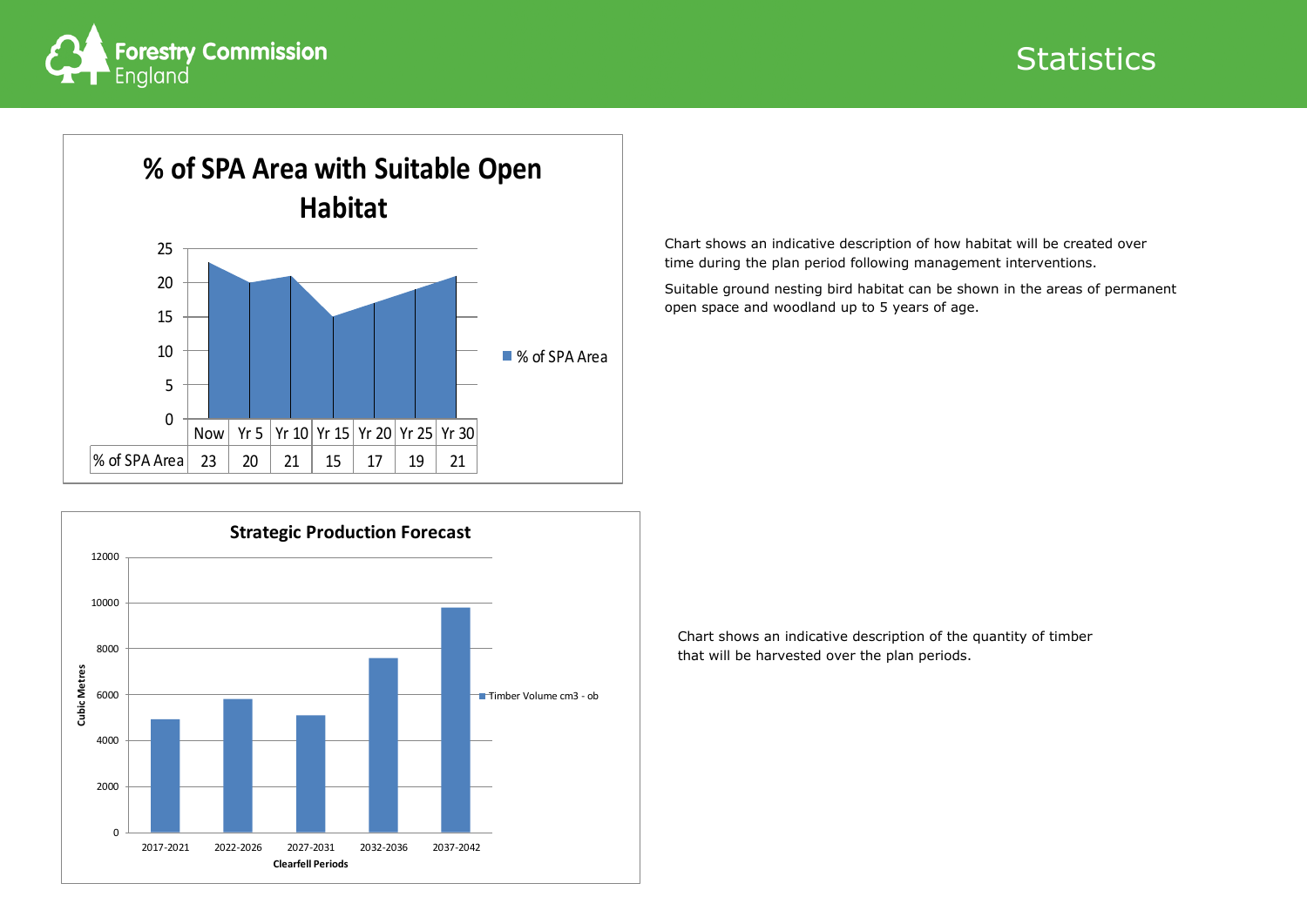# Wildfire Risk Assessment



**A wildfire risk assessment is an evaluation of the likelihood of a wildfire occurring and the severity of damage it might cause if it does occur.** 

| Forest/woodland name;                                                     |                                           |                                                                                                                                                                                                         |                               |                                                                                                                                                                                                                                 |                                                                                       |
|---------------------------------------------------------------------------|-------------------------------------------|---------------------------------------------------------------------------------------------------------------------------------------------------------------------------------------------------------|-------------------------------|---------------------------------------------------------------------------------------------------------------------------------------------------------------------------------------------------------------------------------|---------------------------------------------------------------------------------------|
| The Thames Basin Heaths                                                   |                                           |                                                                                                                                                                                                         |                               |                                                                                                                                                                                                                                 |                                                                                       |
| What are the Fire Hazards?                                                | Who/what might be<br>harmed and how?      | What are you already doing to manage the risk?                                                                                                                                                          | <b>Initial Risk</b><br>Rating | What else do you need to do?                                                                                                                                                                                                    | <b>Revised risk</b><br>rating follow-<br>ing implemen-<br>tation of plan<br>at year 5 |
| Large blocks open space.                                                  | General Public and<br>emergency services. | Phased programmes of scrub maintenance and<br>firebreak maintenance.                                                                                                                                    | Medium                        | Consider a grazing regime in the future.                                                                                                                                                                                        |                                                                                       |
| Large blocks of coniferous wood-<br>land.                                 | General Public and<br>emergency services. | Medium<br>Long term plan to diversify the make up of the<br>blocks, creating mixed species woodlands and<br>restoring appropriate areas back to native<br>woodland.<br>ing regular intervals.<br>areas. |                               | Evaluate high risk compartments and con-<br>sider ways of speeding up the change of<br>species makeup. Evaluate fuel loading dur-<br>Consider the introduction of fire belts and<br>breaks in large compartments in high risk   |                                                                                       |
| Fires spreading from the road net-<br>work adjacent to the blocks.        | General Public and<br>emergency services. | The majority of the road network is either bor-<br>dered by open space or low risk broad-leafed<br>woodland.                                                                                            | low                           | Increase vegetation management to reduce<br>fire risk. A verge clear of vegetation should<br>be 3.5m either side of access routes. In high<br>risk areas consider the introduction of fire<br>breaks 3x the vegetation height.  |                                                                                       |
| Fires spreading from residential<br>properties adjacent to the blocks     | General Public and<br>emergency services. | The majority residential properties are bor-<br>dered by open space or low risk broad-leafed<br>woodland.                                                                                               | low                           | Actively engage with owners about the risks<br>of fire to both the PFE and their property to<br>create an awareness of fire safety. In high<br>risk areas consider the introduction of fire<br>breaks 3x the vegetation height. |                                                                                       |
| Fires spreading from powerlines and<br>underground utilities (gas pipes). | General Public and<br>emergency services. | Any powerlines that go through woodland<br>blocks already have a mandatory exclusion<br>zone, free of high risk vegetation                                                                              | low                           | Conduct ad-hock checks on the state of<br>wayleave vegetation, contacting the relevant<br>utility companies when appropriate.                                                                                                   |                                                                                       |
| Fires spread from and into neigh-<br>bouring woodland.                    | General Public and<br>emergency services. | Fire retardant broadleaves and open space are<br>the main components                                                                                                                                    | llow                          | Evaluate on an appropriate basis to main<br>low risk rating.                                                                                                                                                                    |                                                                                       |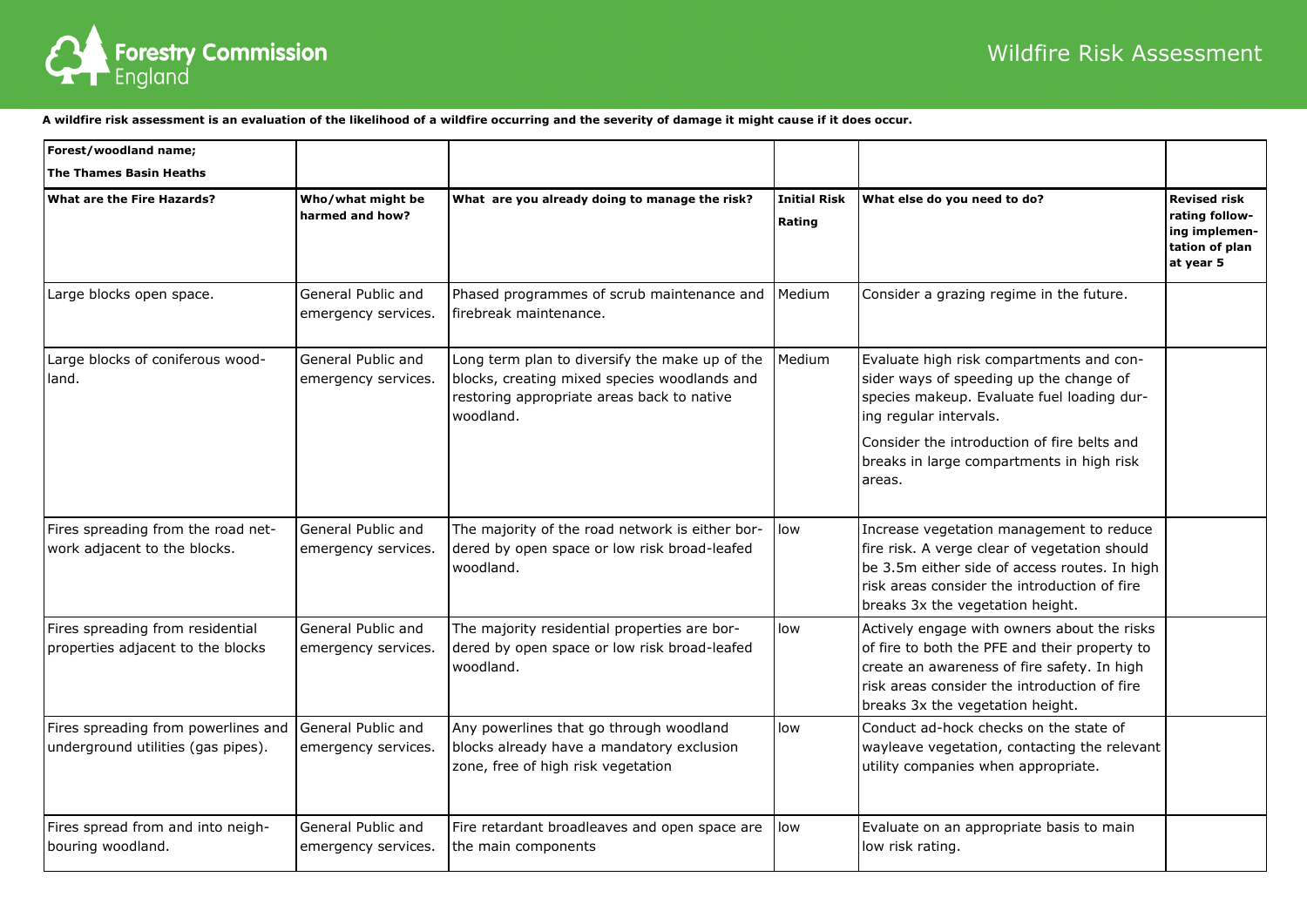

| <b>Objective</b>                                                                                                                          | <b>Proposed Actions to</b><br><b>Meet Objective</b>                                                                                                                                                                                                                                                                                                                                                                                                                        | <b>Ref</b> | <b>Output year 10</b>                                                                                                                                                                                  | <b>Monitoring</b>                                                                          | <b>Indicators of</b><br><b>Success</b>                                                                                                                                                  |
|-------------------------------------------------------------------------------------------------------------------------------------------|----------------------------------------------------------------------------------------------------------------------------------------------------------------------------------------------------------------------------------------------------------------------------------------------------------------------------------------------------------------------------------------------------------------------------------------------------------------------------|------------|--------------------------------------------------------------------------------------------------------------------------------------------------------------------------------------------------------|--------------------------------------------------------------------------------------------|-----------------------------------------------------------------------------------------------------------------------------------------------------------------------------------------|
| Maintain the conservation value of<br>wooded and open habitats seeking to<br>improve ecological connectivity across<br>the Forest Blocks. | Manage the woodland using appropriate silvicultural<br>systems.<br>During management interventions consult wildlife staff<br>to identify opportunities for habitat maintenance and<br>improvement.<br>Implement management of non wooded areas includ-<br>ing scrub clearance and tree removal where appropri-<br>ate.                                                                                                                                                     |            | Opportunities are identified at Opera<br>tional Site assessment (OSA) stage,<br>acted upon and recorded within this<br>plan.<br>Non wooded areas have been main-<br>tained and enhanced.               | OSA checks at implementation<br>stage and Forest plan review at<br>year 5.                 | A record of identification of opportuni-<br>ties, assessment of feasibility and ful-<br>filment if appropriate.                                                                         |
| Maintain the conservation value of<br>wooded and open habitats seeking to<br>improve ecological connectivity across<br>the Forest Blocks. | Implementation of the accompanying SSSI/SAC plan<br>as agreed with Natural England.<br>During management interventions, opportunities for<br>corridor widening and wider habitat enhancement will<br>be taken in line with the SSSI/SAC management plan<br>to increase the structural diversity of woodland edges<br>and provide connecting habitats for key species to dis-<br>perse.<br>Phase the introduction of a low impact grazing scheme<br>where/when appropriate. |            | Opportunities are identified at Opera-<br>tional Site assessment (OSA) stage,<br>acted upon and recorded within this<br>plan.<br>Achieve and maintain favourable con-<br>dition in all SSSI/SAC units. | OSA checks at implementation<br>stage.<br>Natural England rolling condition<br>assessments | A record of identification of opportuni-<br>ties, assessment of feasibility and ful-<br>filment if appropriate.<br>Natural England's favourable condition<br>table scoring and comments |

# Monitoring and Indicators of Success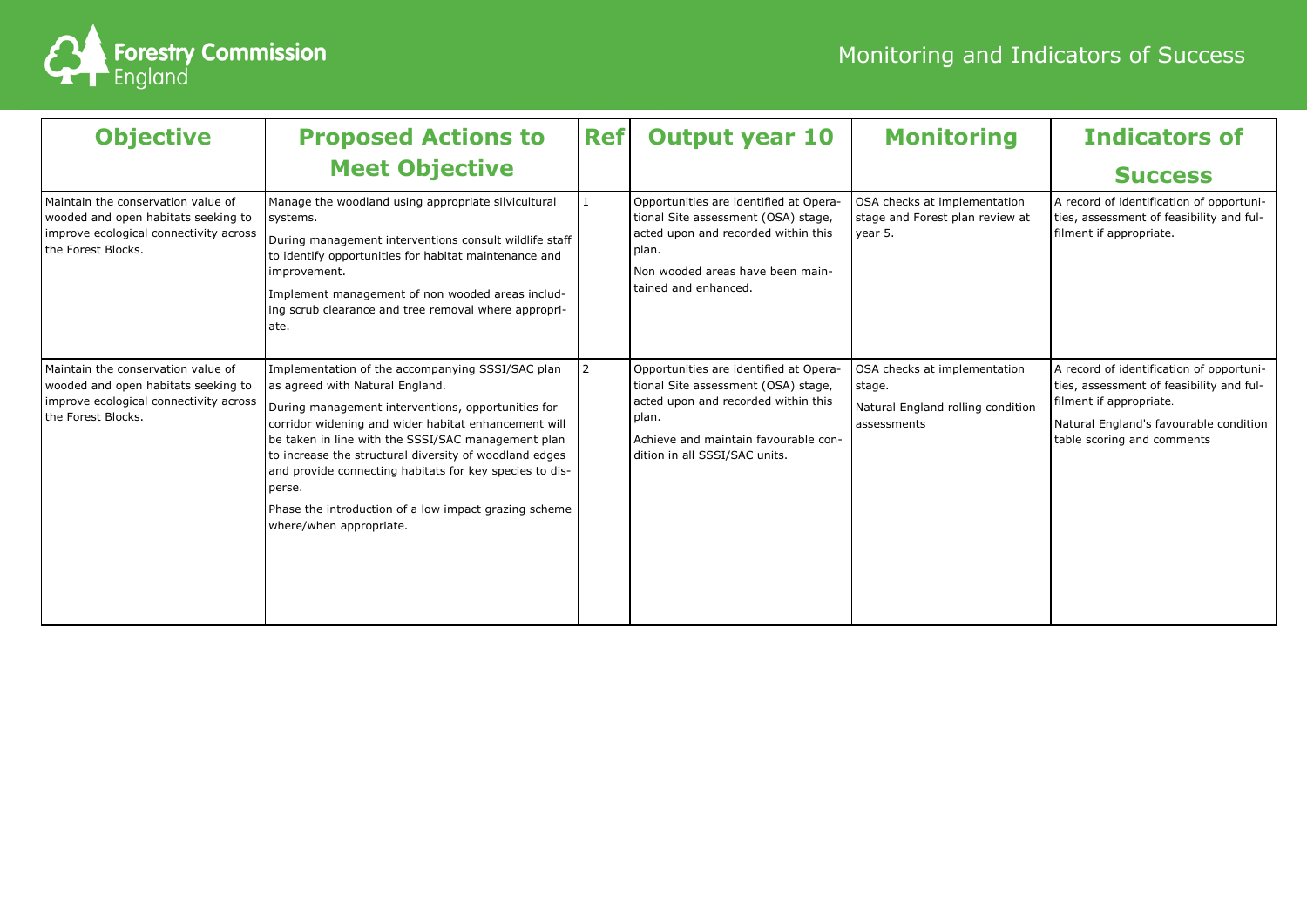

| Provide, maintain and en-<br>hance where possible the rec-<br>reational experience of the<br>woodland.                  | Look at increasing the accessibility of footpath and trails<br>in the woodlands with a process of vegetation manage-<br>ment around key areas. Safety checks of car parks and<br>trails continued as per OGB 1 and 42.                                                                                                                            | 3        | Opportunities are identified at Opera-<br>tional Site assessment (OSA) stage, act-<br>ed upon and recorded within this plan. | OSA checks at implementation<br>A record of identification<br>stage.<br>of opportunities, assessment of fea-<br>sibility and fulfilment if appropriate.                     | A record of identification of opportuni-<br>ties, assessment of feasibility and fulfil-<br>ment if appropriate.                                                                 |
|-------------------------------------------------------------------------------------------------------------------------|---------------------------------------------------------------------------------------------------------------------------------------------------------------------------------------------------------------------------------------------------------------------------------------------------------------------------------------------------|----------|------------------------------------------------------------------------------------------------------------------------------|-----------------------------------------------------------------------------------------------------------------------------------------------------------------------------|---------------------------------------------------------------------------------------------------------------------------------------------------------------------------------|
| Enhance the species and age di-<br>versity of the timber resource.                                                      | Managing non ancient woodland areas as mixed woodland 4a<br>allows the woodland to support a greater species diversi-<br>ty. This will benefit disease and climate resistance as well<br>as adding to the aesthetic variation.<br>The development of natural regeneration at various stag-<br>es, will break up the currently rigid age structure | 4b<br>4c | Maintained number of tree species.<br>Increased age diversity.<br>Evidence of natural regeneration<br>occurring.             | Query sub compartment data base<br>at year 5 and 10.<br>Query sub compartment data base<br>at year 5 and 10.<br>Query sales and recording package<br>at year 5 and year 10. | At least the same number of different<br>tree species present at year 10<br>Improved age diversity at year 10<br>Increased successful establishment of<br>natural regeneration. |
| Control invasive plant species<br>and reduce their impact<br>across the forest blocks.                                  | Conduct regular monitoring of invasive plant species, re-<br>acting appropriately when threats are identified.                                                                                                                                                                                                                                    | 5        | Opportunities are identified at Opera-<br>tional Site assessment (OSA) stage, act-<br>ed upon and recorded within this plan. | OSA checks at implementation<br>stage.                                                                                                                                      | A record of identification of opportuni-<br>ties, assessment of feasibility and fulfil-<br>ment if appropriate.                                                                 |
| Provide a regular supply of<br>quality timber to support local<br>employment and local timber<br>processing industries. | Regular management will provide a sustainable supply of<br>wood products to the industry.                                                                                                                                                                                                                                                         | 6        | Wood products supplied sustainably to<br>industry in line with the production fore-<br>cast.                                 | Query sales recording package at<br>year 5 and year 10.                                                                                                                     | Wood products supplied to the timber<br>industry in line with production forecast<br>whilst fulfilling other objectives.                                                        |

# Monitoring and Indicators of Success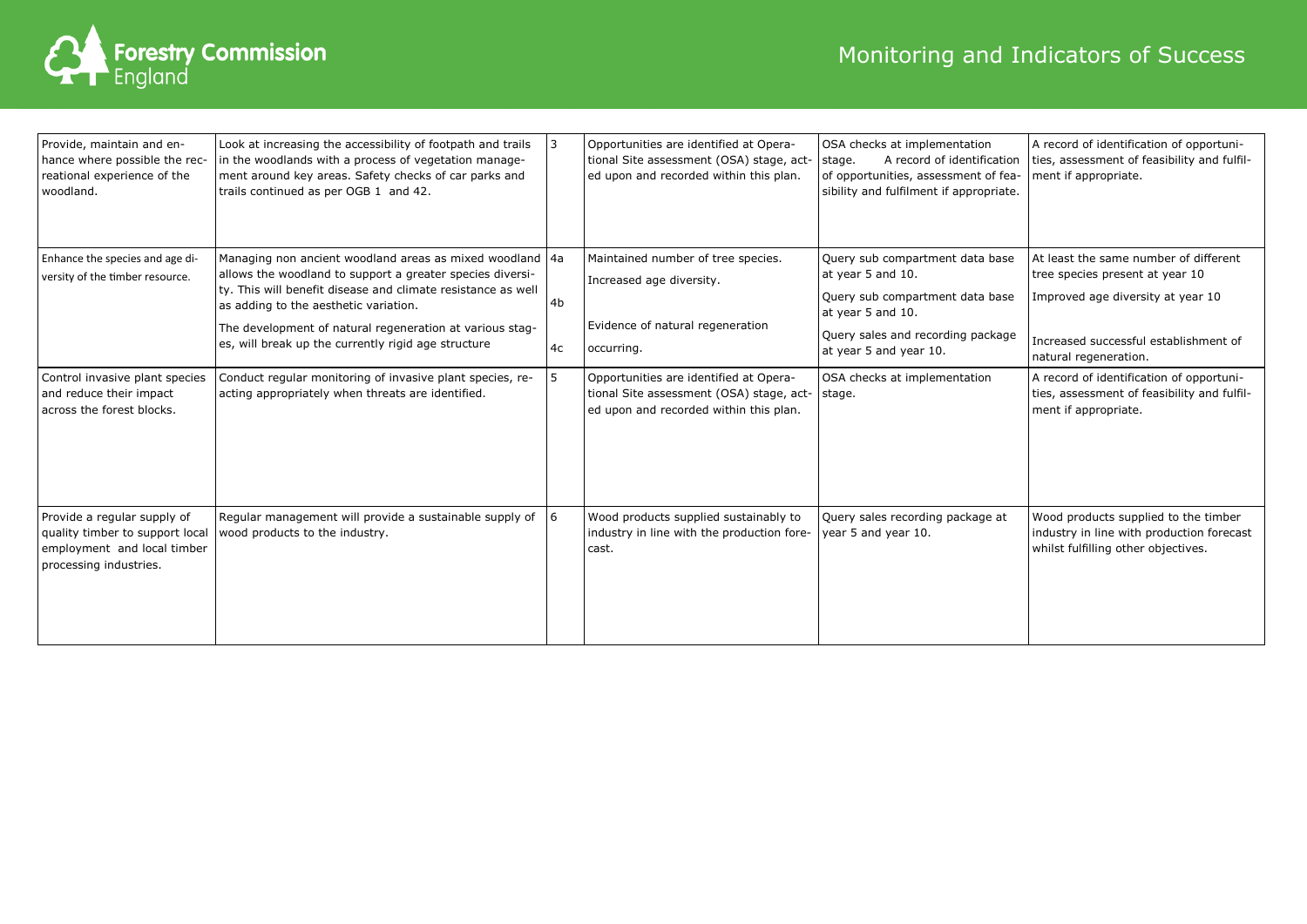

|                | <b>Ref Comments year 5</b> | <b>Success?</b> | <b>Comments year 10</b> | <b>Success?</b> |
|----------------|----------------------------|-----------------|-------------------------|-----------------|
| $ 1\rangle$    |                            |                 |                         |                 |
|                |                            |                 |                         |                 |
|                |                            |                 |                         |                 |
|                |                            |                 |                         |                 |
| 2              |                            |                 |                         |                 |
|                |                            |                 |                         |                 |
|                |                            |                 |                         |                 |
|                |                            |                 |                         |                 |
| <sub>3</sub>   |                            |                 |                         |                 |
|                |                            |                 |                         |                 |
|                |                            |                 |                         |                 |
|                |                            |                 |                         |                 |
|                |                            |                 |                         |                 |
| 4a             |                            |                 |                         |                 |
|                |                            |                 |                         |                 |
| 4 <sub>b</sub> |                            |                 |                         |                 |
|                |                            |                 |                         |                 |
| 4c             |                            |                 |                         |                 |
|                |                            |                 |                         |                 |

| <b>Success?</b> |
|-----------------|
|                 |
|                 |
|                 |
|                 |
|                 |
|                 |
|                 |
|                 |
|                 |
|                 |
|                 |
|                 |
|                 |
|                 |
|                 |
|                 |
|                 |
|                 |
|                 |
|                 |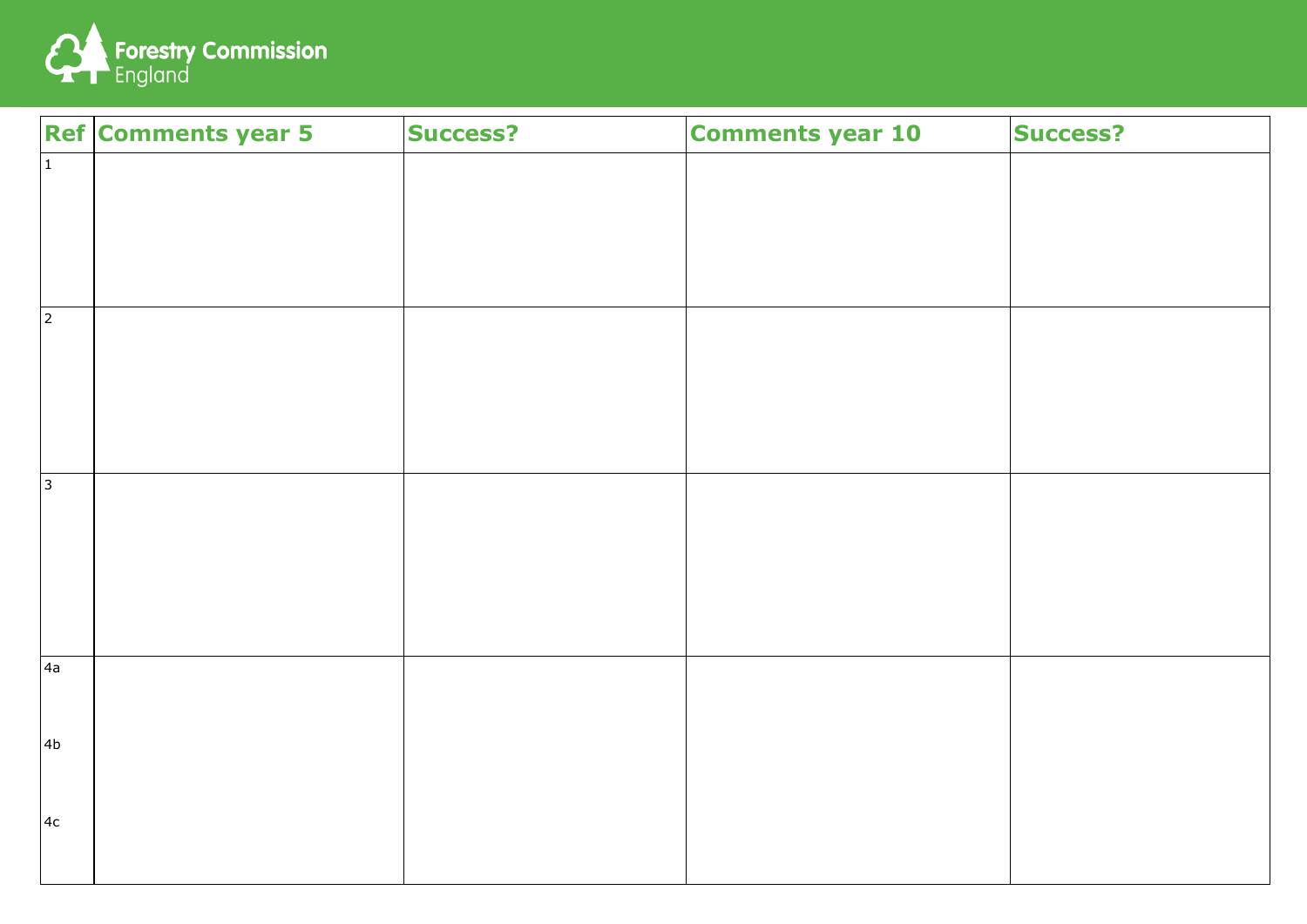

|                 | <b>Ref Comments year 5</b> | <b>Success?</b> | <b>Comments year 10</b> | <b>Success?</b> |
|-----------------|----------------------------|-----------------|-------------------------|-----------------|
| $\vert$ 5       |                            |                 |                         |                 |
|                 |                            |                 |                         |                 |
|                 |                            |                 |                         |                 |
|                 |                            |                 |                         |                 |
| $\vert 6 \vert$ |                            |                 |                         |                 |
|                 |                            |                 |                         |                 |
|                 |                            |                 |                         |                 |
|                 |                            |                 |                         |                 |
|                 |                            |                 |                         |                 |
|                 |                            |                 |                         |                 |
|                 |                            |                 |                         |                 |
|                 |                            |                 |                         |                 |
|                 |                            |                 |                         |                 |
|                 |                            |                 |                         |                 |
|                 |                            |                 |                         |                 |
|                 |                            |                 |                         |                 |
|                 |                            |                 |                         |                 |
|                 |                            |                 |                         |                 |

| <b>Success?</b> |
|-----------------|
|                 |
|                 |
|                 |
|                 |
|                 |
|                 |
|                 |
|                 |
|                 |
|                 |
|                 |
|                 |
|                 |
|                 |
|                 |
|                 |
|                 |
|                 |
|                 |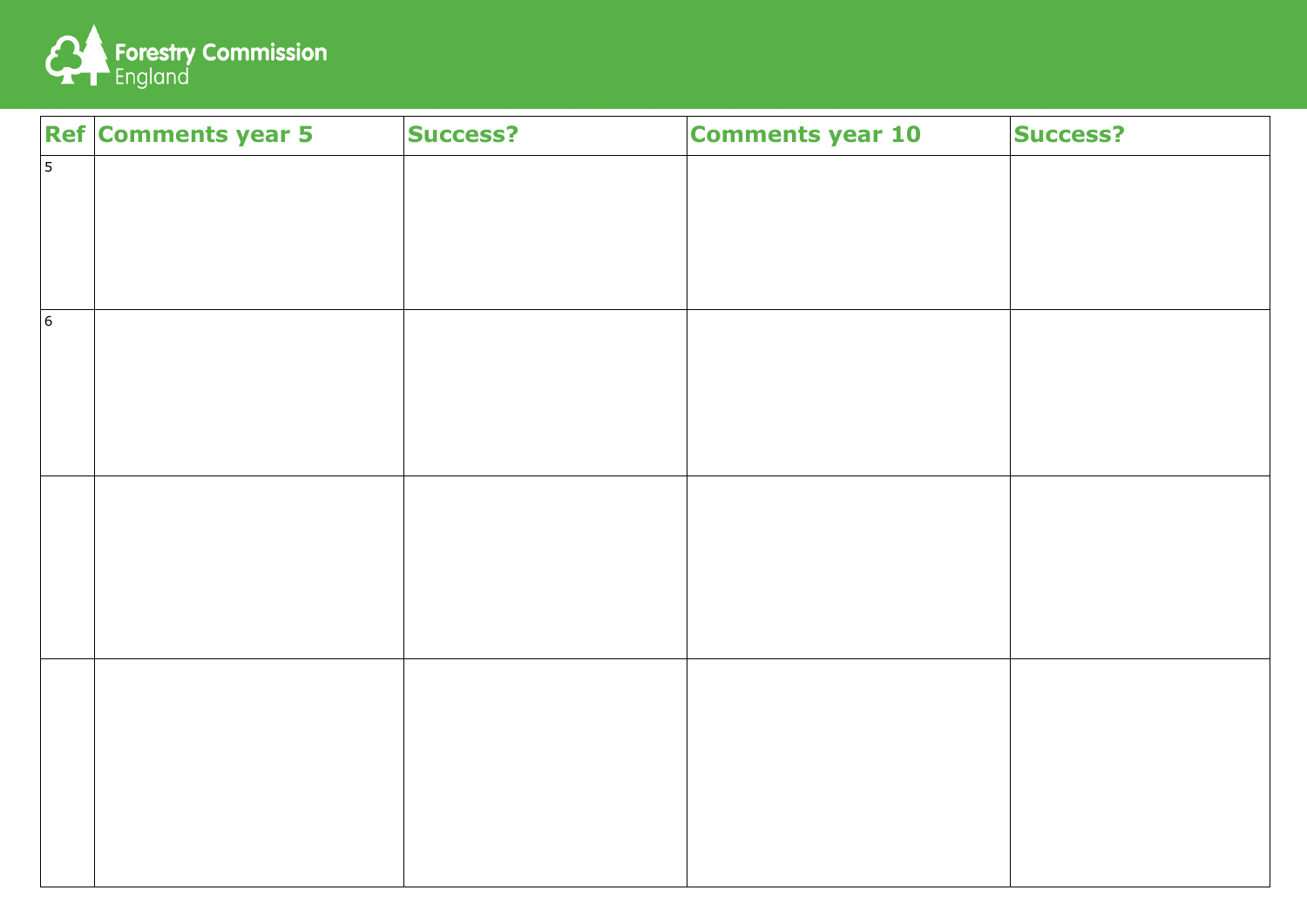| <b>Forest District Percentage of</b> |
|--------------------------------------|
| Habitat/management type              |
|                                      |
|                                      |
|                                      |
| N/A                                  |
|                                      |
|                                      |
|                                      |
|                                      |
|                                      |
| 66.8%                                |
|                                      |
|                                      |
|                                      |
|                                      |
|                                      |
| 1.1%                                 |
|                                      |
|                                      |
|                                      |
|                                      |
|                                      |
| 6.9%                                 |
|                                      |
|                                      |
|                                      |
|                                      |
| 47.9%                                |
|                                      |
|                                      |
|                                      |
|                                      |
|                                      |
| 64%*                                 |
|                                      |
|                                      |
|                                      |
|                                      |
|                                      |
|                                      |
|                                      |



|                                                                                                               | <b>Forest Plan Area</b> | <b>Forest Plan Percentage</b> | <b>Forest District Area</b> | <b>Forest District Percentage of</b><br>Habitat/management type |
|---------------------------------------------------------------------------------------------------------------|-------------------------|-------------------------------|-----------------------------|-----------------------------------------------------------------|
| <b>Total Area</b>                                                                                             | 1105.9                  | 2.4% of district              | 45941                       | N/A                                                             |
| <b>Total Wooded Area</b>                                                                                      | 890                     | 80.5%                         | 30726                       | 66.8%                                                           |
| Natural Reserves Plantation<br>$(1\%)$                                                                        | $\mathbf 0$             | $\mathbf 0$                   | 520                         | 1.1%                                                            |
| Natural Reserves Semi Natural   0                                                                             |                         | $\mathbf 0$                   | 3141                        | 6.9%                                                            |
| Long Term Retentions and<br>Low Impact Silvicultural Sys-<br>tems                                             | 270                     | 24                            | 22050                       | 47.9%                                                           |
| Area of conservation value<br>$($ >15%) including designa-<br>tions, PAWS,AW, ASNW,NR,<br><b>LTR and LISS</b> | $971.4*$                | 87.8%*                        | 29532*                      | $64%*$                                                          |

# UKWAS Compliance Table

\* Figure represents SSSI area only to avoid misrepresentation occurring from double counting.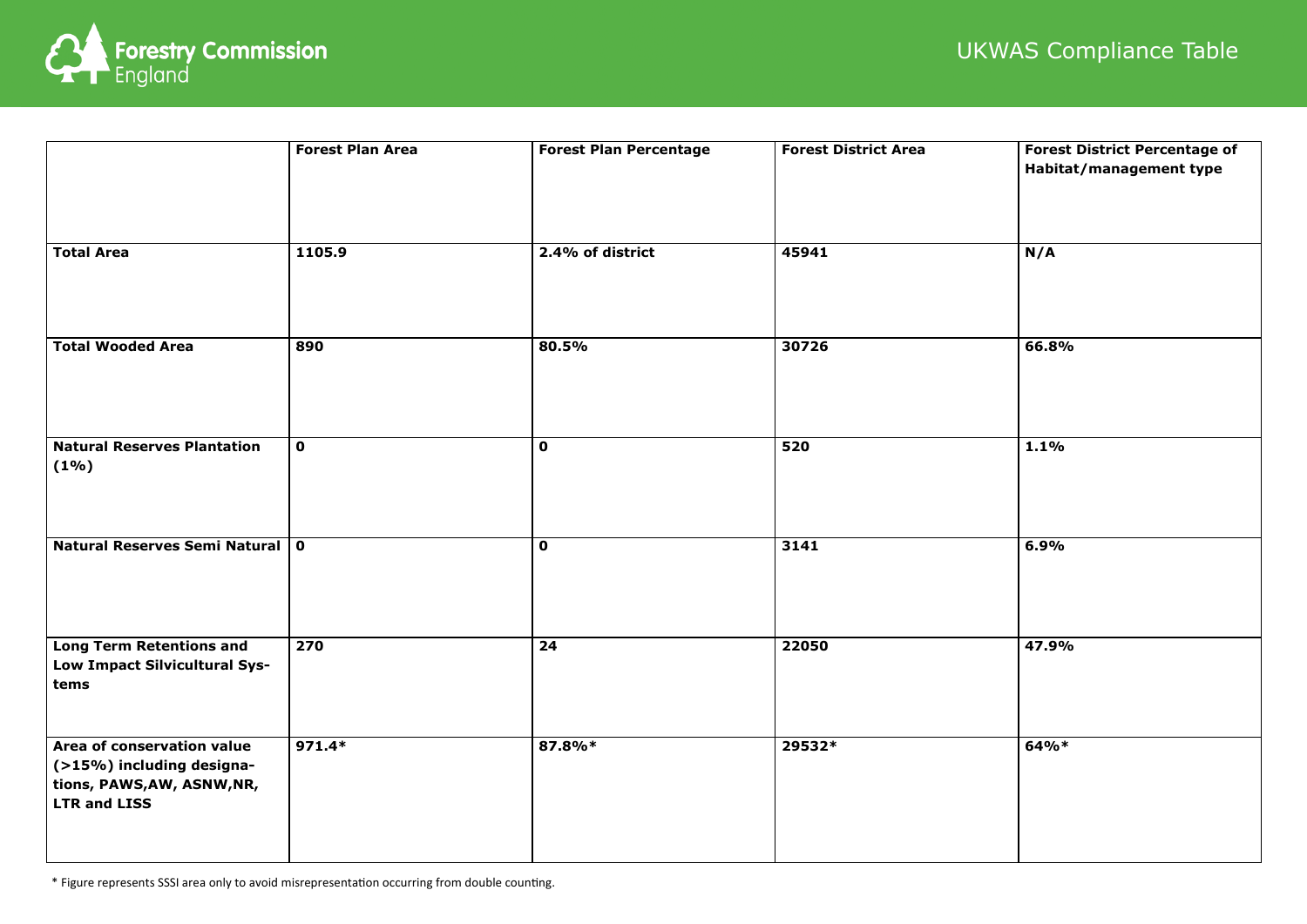



#### **Biodiversity**

Life in all its diversity spanning genetic, species, populations, habitats and ecosystems.

## **Biodiversity Opportunity Area (BOA)**

Mapped ecological restoration zones which cover large areas enabling a landscape-scale approach to nature conservation. Some ten BOAs have been identified on the Isle of Wight. It is intended that this network will help to expand, buffer and connect key sites for wildlife**.**

## **Compartments/Sub Compartments**

Sections of woodland used to delineate and plan management.

# **Priority Ecological Corridors**

A network of internal road and ride margins that will be managed in a sympathetic way to increase the structural diversity of the woodland and provide connecting habitats for wildlife.

## **Clear-fell**

Cutting down an area of woodland typically greater than 0.25 hectares.

## **Establishment Phase**

Areas of woodland that following a harvesting operation are being left to naturally regenerate from seeds found within the soil on site or have been planted.

## **Local Wildlife Sites or Sites Important for Nature Conservation (SINCs)**

SINCs are non-statutory sites which are valuable for wildlife. They have substantive nature conservation value and their continued presence makes a significant contribution to maintenance of biodiversity. They may also have an important role in contributing to public enjoyment and understanding of nature. DEFRA guidance is that they should encompass all areas of substantive value, including both the most important and the most distinctive species, habitats, geological and geomorphological features within a national, regional and local context.

## **Shelter Wood System**

Woodland management system whereby the forest canopy is maintained at one or more levels without clear felling, generally being no single interruption of tree cover of more than 0.25 hectares with a maximum of 2 interruptions of this size per hectare. Residual seed trees are left for an extended period of time after the new forest has been established.

Opportunities to enhance the existing areas of natural regeneration will be taken along with increasing woodland edge habitat by scalloping ride and road edges for the benefit of biodiversity.

#### **Mixed Woodland**

Woodland consisting of a fairly even mixture of broadleaf and conifer species.

## **Natural regeneration**

The process of allowing a cleared area of woodland to regenerate naturally by the germination and development of seeds found within the soil on site. These may be still require some protection from overbearing plant species and mammal browsing . Some enrichment planting may also be necessary or desirable in areas were natural regeneration is showing limited success or in order to diversify the species range of the woodland.

### **Native (and honorary-native)**

The trees making up the woodland are part of England's natural (or naturalised) flora. Determined by whether the trees colonised Britain without the assistance of humans since the last ice age (or in the case of 'honorary' native were brought here by people but have naturalised in historic times) ; and whether they would naturally be found in the part if England.

#### **Native woodland**

Woodland predominately made up of tree species that would naturally be found on that site.

#### **Open Habitat**

An area of ground that will have tree cover <5% and support a range of site suitable species.

#### **Recreation Area**

An area of woodland which is managed with recreation as the core focus. The woodland will still be managed but operations should be to enhance the recreational aspects of the area.

#### **Research Plantation**

Woodland that is being used to run an experiment managed principally by the research arm of the Forestry Commission.

#### **Site of Special Scientific Interest (SSSI)**

A site that has been designated as being of national importance for its wildlife and/or geological interest.

## **Special Area of Conservation (SAC)**

A site designated under the Habitats Directive. These sites, together with Special Protection Areas (or SPAs), are called Natura sites and they are internationally important for threatened habitats and species.

## **Yield Class**

The maximum average rate of volume increment which a particular stand can achieve per hectare.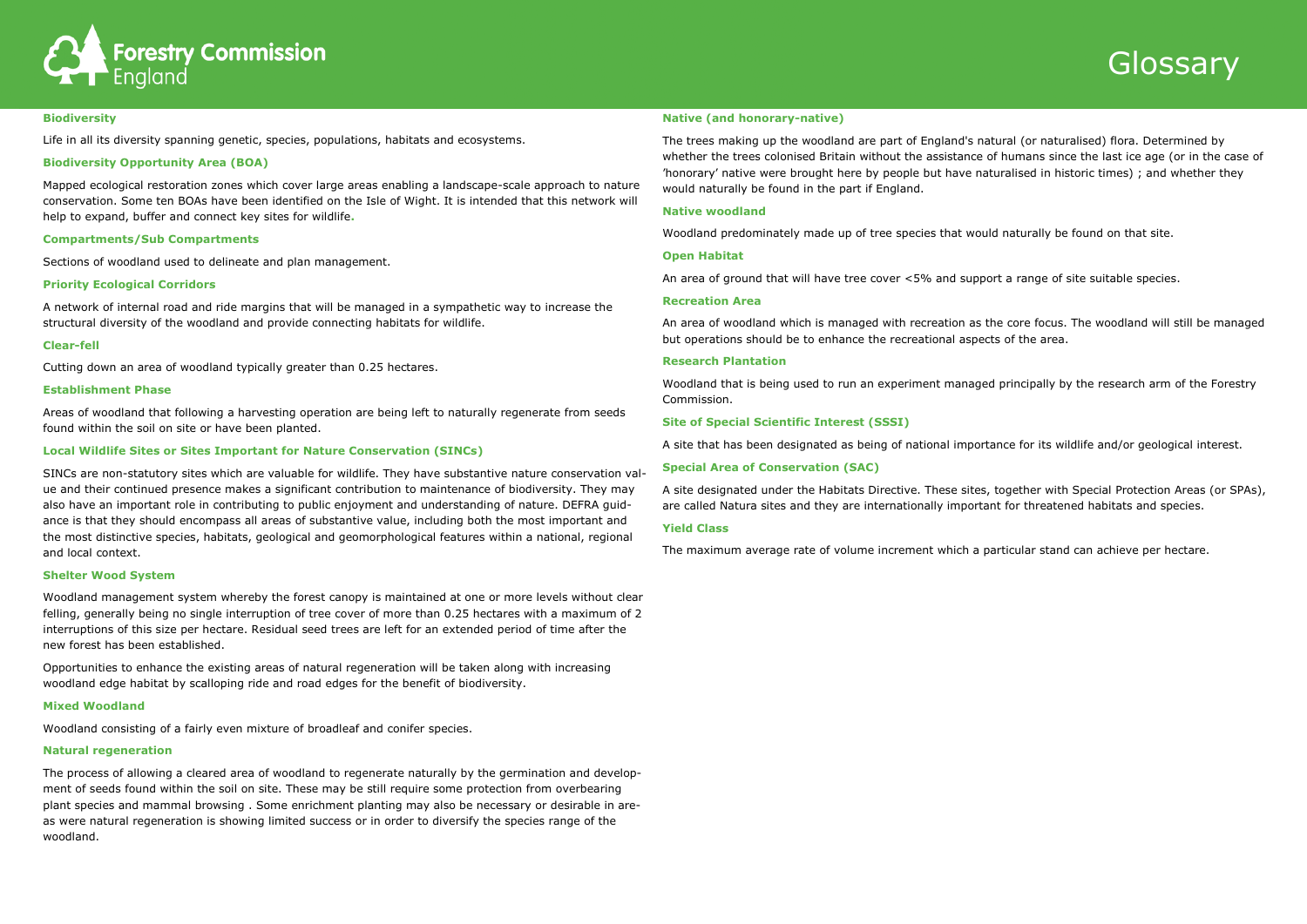# References



This Forest Plan has been influenced by various key policy statements and guidance documents as listed below.

# **Government Forestry and Woodlands Policy Statement—January 2013**

This document sets the direction of travel for forestry policy within England and is the reference point around which main aims and objectives of forestry and woodland management are designed.

**Protecting** the nations trees, woodlands and forests from increasing threats such as pests, diseases and climate change.

**Improving** their resilience to these threats and their contribution to economic growth, peoples lives and nature.

The statement sets out the following key objectives, in priority order:

**Expanding** them to increase further their economic, social and environmental value.

# **Strategic plan for the public forest estate in England**

This plan sets out the direction and goals for the public forest estate in England and indicates the actions we will be taking to achieve these between now and 2020. Our ambitions are long term and we will use a normal cycle of review over 5 years to embed these in local forest plans and ways of operating.

Our mission for the estate.

To work with others to keep the Pubic Forest Estate as a special place for wildlife, people to enjoy and businesses to thrive—and achieve this by adopting a strategy that integrates all the three drivers of sustainable land management; economy, people and nature.

Our Vision and Overall Goal

"*To secure and grow the economic, social and natural capital value of the public forest estate for the people of England*"

# **South District Forest Strategic Plan**

The strategic management plan is a Forest Enterprise District Level document that informs local Forestry Commission Staff about the management direction of the Public Forest Estate and the associated policies. The Forest Plans are a key mechanism for delivering policies on the ground.

# **Open Habitat Policy, 2010**

This is Government policy on how to decide when to convert woodland to open habitat in England.

# **United Kingdom Forestry Standard**

The UK Forestry Standard (UKFS) is the reference standard for sustainable forest management in the UK. The UKFS, supported by its series of guidelines, outlines the context for forestry in the UK, sets out the approach of the UK government to sustainable forest management, defines standards and requirements, and provides a basis for regulation and monitoring.

# **UK woodland Assurance Standard (UKWAS)**

An independent certification standard for verifying sustainable management in the United Kingdom.

# **Keepers of Time**

This policy statement celebrates the importance of our native and ancient woodland and sets out a basis on which to achieve the following vision.

"*Ancient woodlands, veteran trees and other native woodlands are adequately protected, sustainably managed in a wider landscape context, and are providing a wide range of social, environmental and economic benefits''* 

# **Managing ancient and native woodland in England: Practice Guide**

This practice guide has been produced to help practitioners translate what measures and practical action can be taken to protect and enhance our ancient and native woodlands and guides implementation of the approaches to management and restoration trialled in woods around the country.

# **Managing deadwood in forests and woodland 2012**

A practice guide encouraging owners and managers to develop a strategic approach to deadwood with an emphasis on working with natural processes.

# **Choosing stand management methods for restoring planted ancient woodland sites, 2013.**

A practice guide showing different silvicultural methods for restoring planted ancient woodland sites.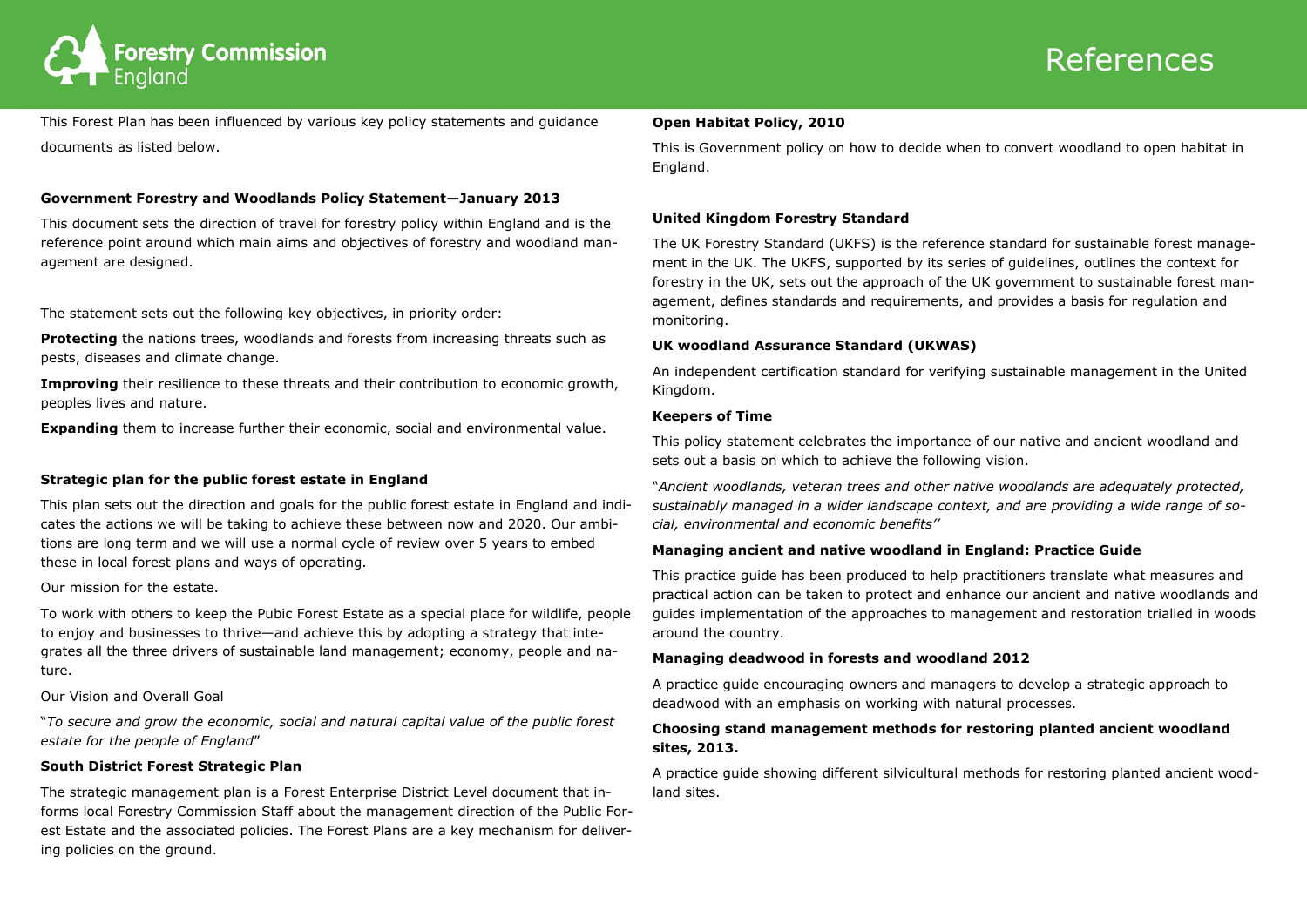

# **EC Directive 79/409 on the Conservation of Wild Birds Special Protection Area (SPA)**

**Name:** Thames Basin Heaths

**Unitary Authority/County:** Bracknell Forest; Hampshire; Surrey; Windsor and Maidenhead.

Site description: The Thames Basin Heaths SPA is a composite site that is located across the counties of Surrey, Hampshire and Berkshire in southern England. It encompasses all or parts of Ash to Brookwood Heaths Site of Special Scientific Interest (SSSI), Bourley and Long Valley SSSI, Bramshill SSSI, Broadmoor to Bagshot Woods and Heaths SSSI, Castle Bottom to Yateley and Hawley Commons SSSI, Chobham Common SSSI, Colony Bog and Bagshot Heaths SSSI, Eelmoor Marsh SSSI, Hazeley Heath SSSI, Horsell Common SSSI, Ockham and Wisley Commons SSSI, Sandhurst to Owlsmoor Bogs and Heaths SSSI and Whitmoor Common SSSI.

The open heathland habitats overlie sand and gravel sediments which give rise to sandy or peaty acidic soils, supporting dry heathy vegetation on well-drained slopes, wet heath on low-lying shallow slopes and bogs in valle The site consists of tracts of heathland, scrub and woodland, once almost continuous, but now fragmented into separate blocks by roads, urban development and farmland. Less open habitats of scrub, acidic woodland and conifer plantations dominate, within which are scattered areas of open heath and mire. The site supports important breeding populations of a number of birds of lowland heathland, especially nightiar *Caprimulgus europaeus* and woo lark *Lullula arborea*, both of which nest on the ground, often at the woodland/heathland edge, and Dartford warbler *Sylvia undata*, which often nests in gorse *Ulex* sp. Scattered trees and scrub are used for roosting.

Non-qualifying species of interest: Hen harrier Circus cyaneus, merlin Falco columbarius, short-eared owl Asio flammeus and kingfisher Alcedo atthis (all Annex I species) occur in non- breeding numbers of less than Europea importance (less than 1% of the GB population).

Together with the nearby Ashdown Forest and Wealden Heaths SPAs, the Thames Basin Heaths form part of a complex of heathlands in southern England that support important breeding bird populations.

**Size of SPA:** The SPA covers an area of 8274.72 ha.

# **Qualifying species:**

The site qualifies under **article 4.1** of the Directive (79/409/EEC) as it is used regularly by 1% or more of the Great Britain populations of the following species listed in Annex I in any season:

# **Status of SPA:**

Thames Basin Heaths was classified as a Special Protection Area on 9 March 2005.

Thames Basin Heaths SPA UK9012141 Compilation date: February 2005 Version: 1.1 *Classification citation* Page 1 of 1

| <b>Annex 1 species</b>         | <b>Count and season</b>            | Period  | % of GB population |
|--------------------------------|------------------------------------|---------|--------------------|
| Nightjar Caprimulgus europaeus | $264$ churring males –<br>breeding | 1998/99 | 7.8%               |
| Woodlark Lullula arborea       | $149$ pairs – breeding             | 1997    | $9.9\%$            |
| Dartford warbler Sylvia undata | $445$ pairs – breeding             | 1999    | 27.8%              |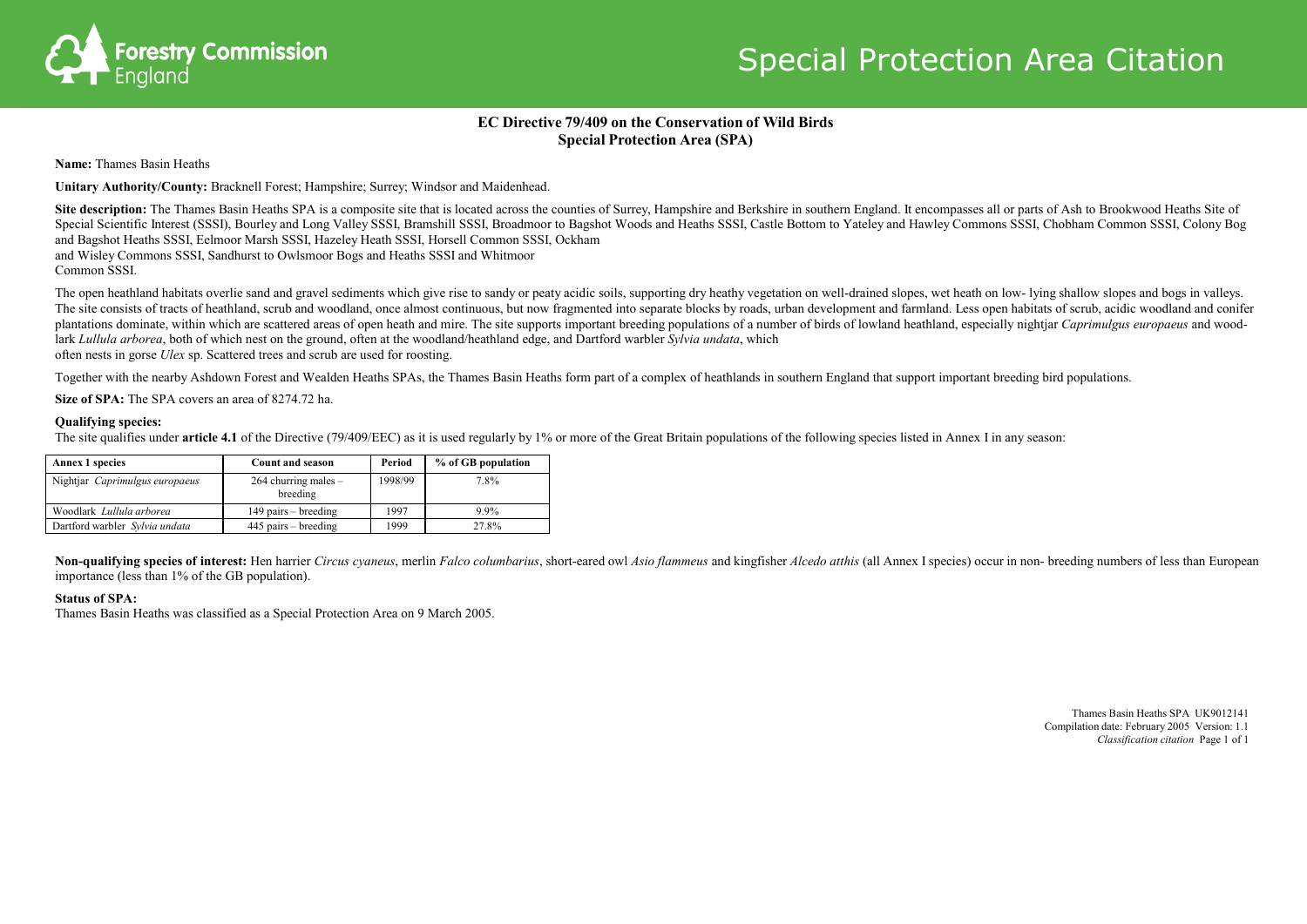

**County:** Hampshire Site name: Castle Bottom to Yateley and Hawley Commons

**Status:** Site of Special Scientific Interest (SSSI) notified under Section 28 of the **Wildlife and Countryside Act 1981** (as amended after 1981) **Local Planning Authorities:** Hampshire County Council, Hart District Council, Rushmoor Borough Council **National grid reference:** SU834588 **Ordnance Survey sheet:** 1:50,000: 175,186 1:10,000: SU85 NW, SU85NE, SU86 SW, SU76 SE **Date notified (under 1949 Act):** 1979 (Yateley Common)

This site is notified for its heathland and young conifer plantation which supports an internationally important population of Dartford warbler and populations of two other internationally important species, woodlark and n heathland interface supports a particularly rich invertebrate fauna including a number of nationally scarce species. It also supports an outstanding Dragonfly assemblage.

**Date notified (under 1981 Act):** 1985, 1986, 1993

**Date of last revision:** 20 October 2000

Area: 921.41 ha

# **Reasons for notification**

Castle Bottom to Yateley and Hawley Commons is one of the largest remnants of lowland heathland in the Thames Basin. The majority of the site is on gently undulating plateau gravels; the valley bog at Castle Bottom is unde and Bracklesham Sands.

The dry heathland areas are dominated by heather Calluna vulgaris, bell heather Erica cinerea and dwarf gorse (flex minor, grading locally to humid heath dominated by heather, bell heather, cross-leaved heath Erica tetrali Mohnia caerulea, or acid grassland with dense bracken Pteridium aquilinum. Gorse Ulex europaeus, silver birch Betula pendula and pine Pinus sylvestris scrub form part of the mosaic. Small areas of grass heath are dominated grass *Agrostis curtisii*, here near the eastern

#### **General description**

limit of its distribution. The nationally scarce upright chickweed Moenchia erecta is found together with the largest Hampshire colony of the locally uncommon moonwort fern Botrychium lungrig. The locally uncommon meadow t *sectum* is found towards the south westerly end of the site.

The site supports at least 19 species of dragonfly and\*damselfly out of a total of 37 resident species in Britain. These include two nationally scarce species, the small red damselfly Cerigarion tenellum and the downy emer sociated with bog. Heathland invertebrates include the nationally rare bee Hygeus gibbus and a number of nationally scarce species including two native cockroaches, the dusky cockroach Ectobius lapponicus and lesser cockro silver-studded blue butterfly *Plebejus argus*. The nationally rare conopid fly *Myopa fasciata* is recorded from the scrub/heath interface.

The mosaic of open heath, young plantings and broad rides within coniferous plantation, and scrub provides habitat for a number of heathland birds. These include stonechat Saxicola torquata together with three highly vulne woodlark *Lullula arborea*, nightjar *Caprimulgus europaeus* and Dartford warbler *Sylvia undata*. The site is also a regular feeding habitat for the hobby *Falco subbuteo*.

Valley mire vegetation at the site is dominated by tussocky purple moor-grass and bog myrtle *Myrica gale*. The rich bog flora associated with the more open areas includes white

beak-sedge Rhynchospora alba, two species of sundew Drosera rotundifolia and D. intermedia, dodder Cuscuta epithymum, bog asphodel Narthecium ossifragum and bog pimpernel Anagallis tenella.

#### **Other information**

- 1. Part of this site is a Country Park and part is registered and confirmed common land.
- 2. This site includes land which has been proposed for designation as a Special Protection Area under Directive 79/409/EEC on the Conservation of Wild Birds. Nightjar, woodlark and Dartford warbler are listed on Annex 1 of
- 3. Woodlark and Dartford warbler are specially protected by being listed in Schedule 1 of the Wildlife and Countryside Act 1981 (as amended).
- 4. Woodlark, nightjar and hobby are priority species in the UK Biodiversity Action Plan.
- 5. Lowland heath is a priority habitat in the UK Biodiversity Action Plan.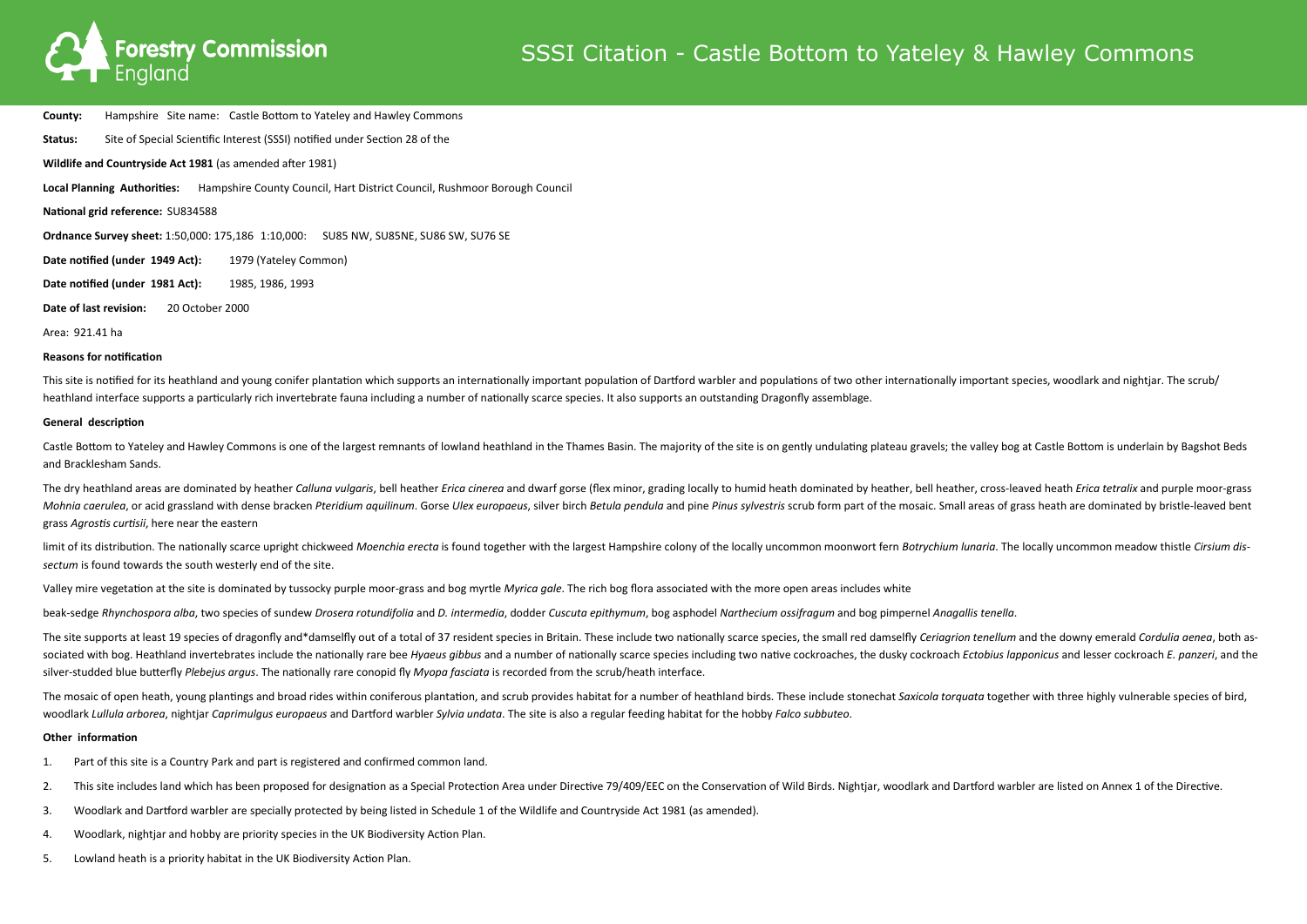

County: Hampshire Site name: Bramshill

Status: Site of Special Scientific Interest (SSSI) notified under Section 28 of the

Wildlife and Countryside Act 1981 (as amended)

Local Planning Authority: Hampshire County Council, Hart District Council

National grid reference: SU774596

Ordnance survey sheet: 1:50,000: 186 1:10,000: SU76 SE/SW, SU75 NE

This site is notified for a series of shallow acid ponds and associated mire, which support a rich assemblage of dragonfly and damselfly, and rotationally felled conifer plantation, which provides habitat for international Dartford warbler.

Date notified (under 1981 Act): 1988, 1990 Date of last revision: 20.10.2000

Area: 671.99 ha Date of Confirmation: 17.7.2001

Reasons for Notification

Management of the pine plantations results in a sequence of clearings and young coniferous trees which are utilised by breeding nightiar Caprimulgus europaeus, woodlark Lullula arborea and Dartford warbler Sylvia udnata. T of hobby *Falco subbuteo* and little ringed plover *Charadrius dubius*

The pond areas differ in character, the northern and middle areas occupying former gravel workings, whilst the southern series occupies a damp valley and was formed by damming a small acidic stream. The areas of open water geton polygonifolius and very large populations of the nationally scarce pillworth Pilularia globulifera. The shallow, often exposed margins have a rich flora dominated by soft rush Juncus effuses, compact rush J. conglome reedmace Typha latifolia. Nationally scarce plants occurring here include the needle spike rush Elecharis acicularis, six stamened waterwort Elatine hexandra and small water-pepper Persicaria minor.

General Description

Bramshill comprises extensive areas of conifer plantation together with a series of shallow acidic ponds within relic wet heathland and a small unimproved grassland area adjacent which provides habitat for the nationally r

Within the plantations there are a few small areas of wet heath dominated by purple moor- grass Molinig caeruleg, wet heathland with cross leaved heath Erica tetralix and fragments of dry heathland with heather Calluna vul petty whin Genista anglica and small cudweed Filago minima, together with stag's horn clubmoss Lycopodium clavatum at its only Hampshire location. Heath communities are present alongside forest tracks and briefly recolonis the tree cover closes over again following planting. Yellow *bartisia Parentucellia viscose* is found along some woodland rides.

The acidic ponds are fed by the surrounding heathland and are generally clear and free of pollution. At least 24 species of dragonfly and damselfly have been recorded breeding out of a total of 37 resident in Britain. The Ceriagrion tenellum, downy emerald Cordulia aenea and brilliant emerald Somatochlora metallica are of particular note. The open water and heathland areas are also important for other invertebrates, including the nationally grasshopper *Omocestrus rufipes* and a colony of the shortwinged conehead *Conocephalus dorsalis*.

Two umimproved grassland fields close to Springwater Farm lie adjacent to the northern plantation at Bramshill. Extensive grazing has created habitat for a population of the nationally rare small fleabane Pulicaria vulgari is the only site in Hampshire which supports this plant, outside the New Forest.

Other Information

1. This site incorporates two areas previously notified as Bramshill SSSI and Warren Heath Ponds SSSI with extensions to incorporate coniferous plantation which provide habitat for Annex I birds.

2. This site includes land which has been proposed for designation as a Special Protection Area under Directive 79/409/EEC on the Conservation of Wild Birds. Nightjar, woodlark and Dartford warbler are listed on Annex 1 of

3. Woodlark and nightjar are priority species in the UK Biodiversity Action Plan.

4. Woodlark, Dartford warbler, hobby and little ringed plover are specially protected by being listed on Schedule 1 of the Wildlife and Countryside Act 1981 (as amended).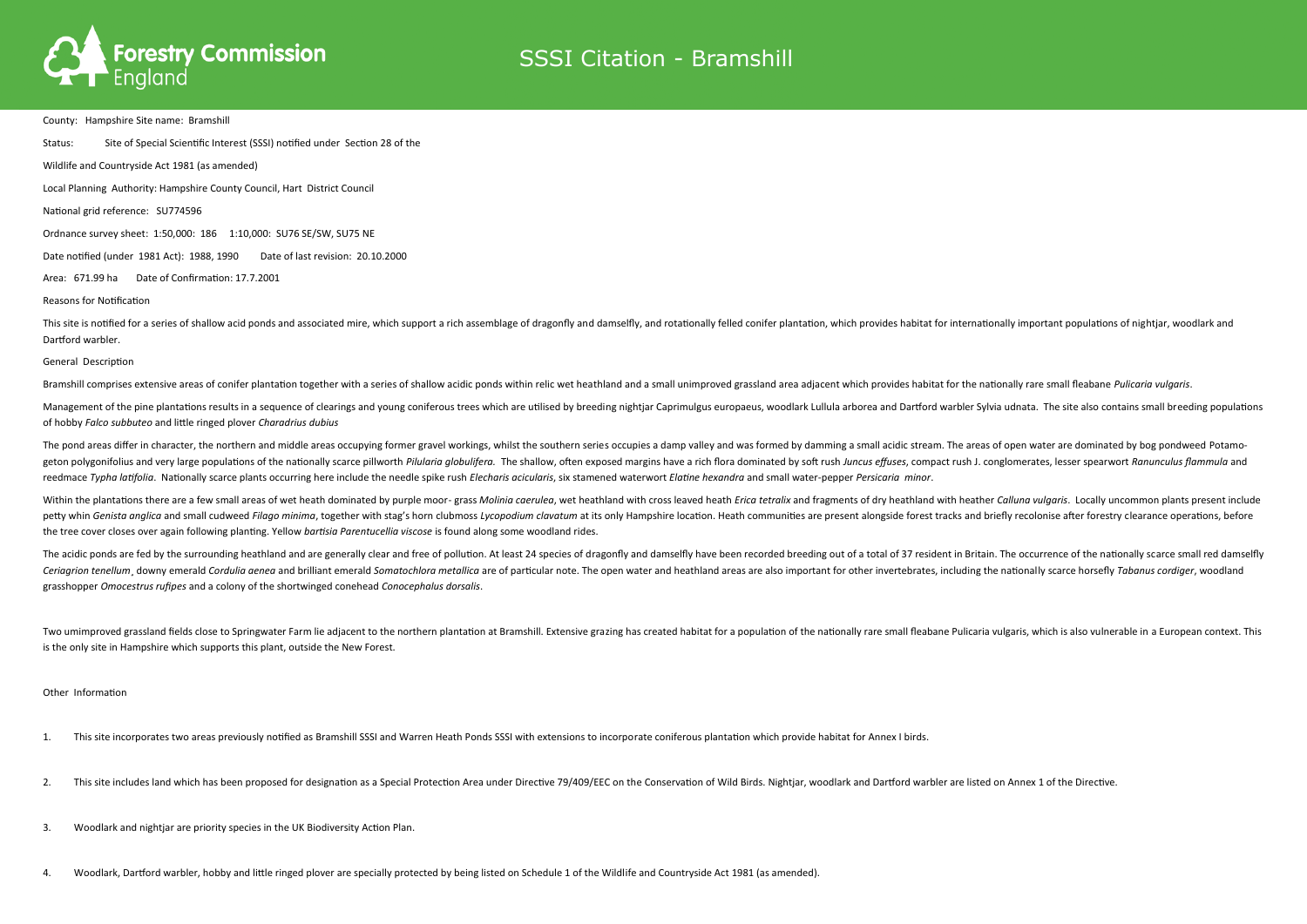



# **Disclaimer**

To comply with General Data Protection Regulations, the consultation pages have been removed from this document.